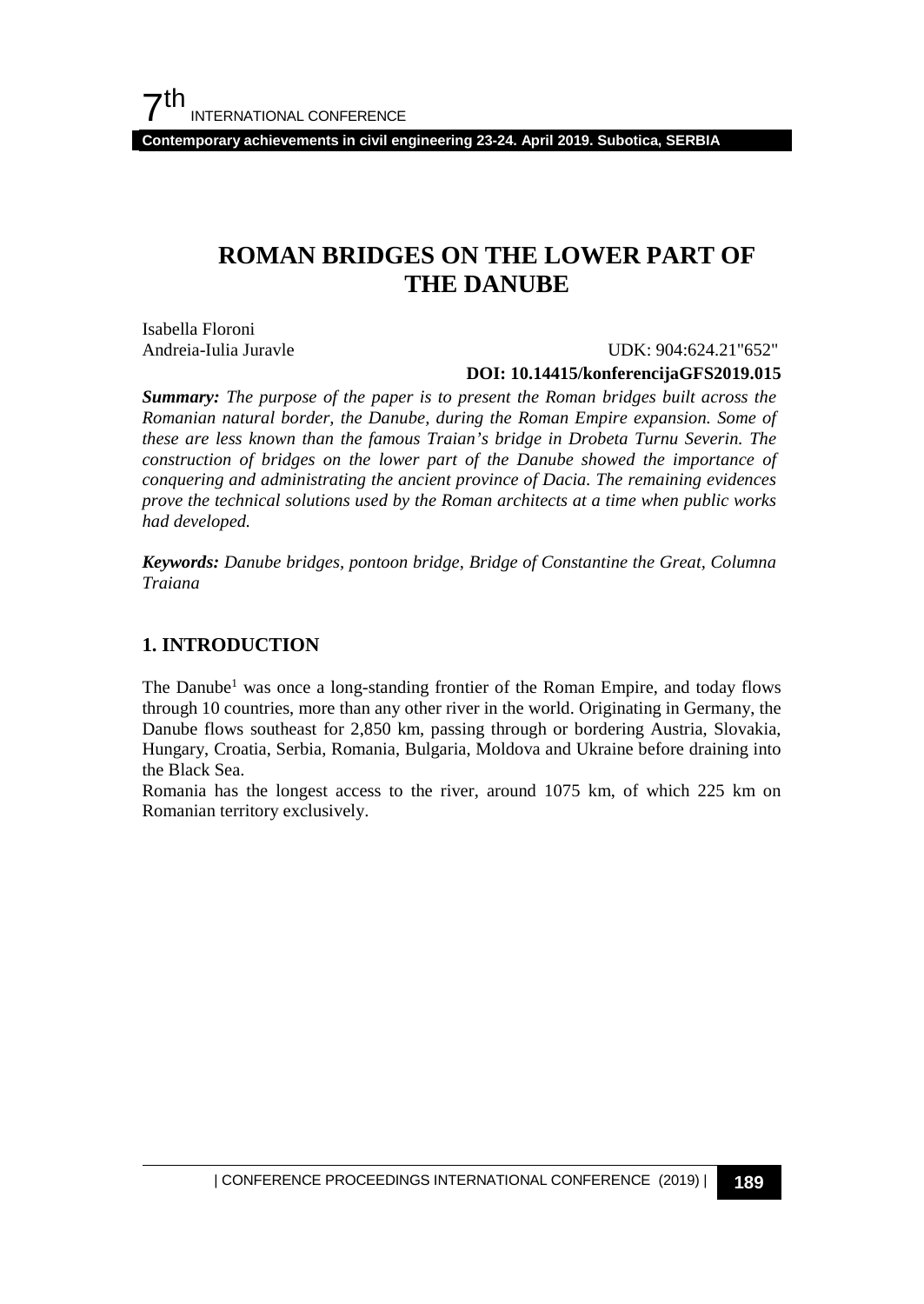



*Fig. 1 Map of the main course of the Danube*

During the Roman Empire many wooden or masonry bridges were built, some of which lasted longer, other designed for ephemeral military expeditions. The most numerous and important were made on the lower course of the river, from the Iron Gates to the Black Sea.

In their list they are presented in topographical order:

-Traian's double pontoon bridge from Lederata and Dierna (101 A.D.)

-Traian's stone bridge from Tr. Severin (103-105 A.D.)

-Cornelius Fuscus pontoon bridge at Vadin-Orlea (86/87 A.D.)

-the stone bridge of Constantine the Great from Oescus-Sucidava (328 A.D.)

-the bridge of M. Laberius Maximus (102 A.D.)

-the pontoon bridges of Valens

Out of the enlisted bridges, five are related to the battles between the Romans and the Dacians in the reign of Dominitian and Trajan. The other three rose in the 4th century, one with the aim of linking the empire to the territories conquered by Constantine the Great in the north of the Danube, and the other two with the purpose of passing the Roman troops north of the river.

The presence of such a high number of bridges in this region proves the military and economic importance of Dacia and its eastern regions between the first and fourth century. Since the Renaissance, some Roman bridges, like Trajan's and Constantine the Great's, have enjoyed a great deal of attention from some scholars or curious people to discover the secrets of the ancient technique. The interest of the scientific world for these monuments has always been stimulated by the desire to know the methods used by the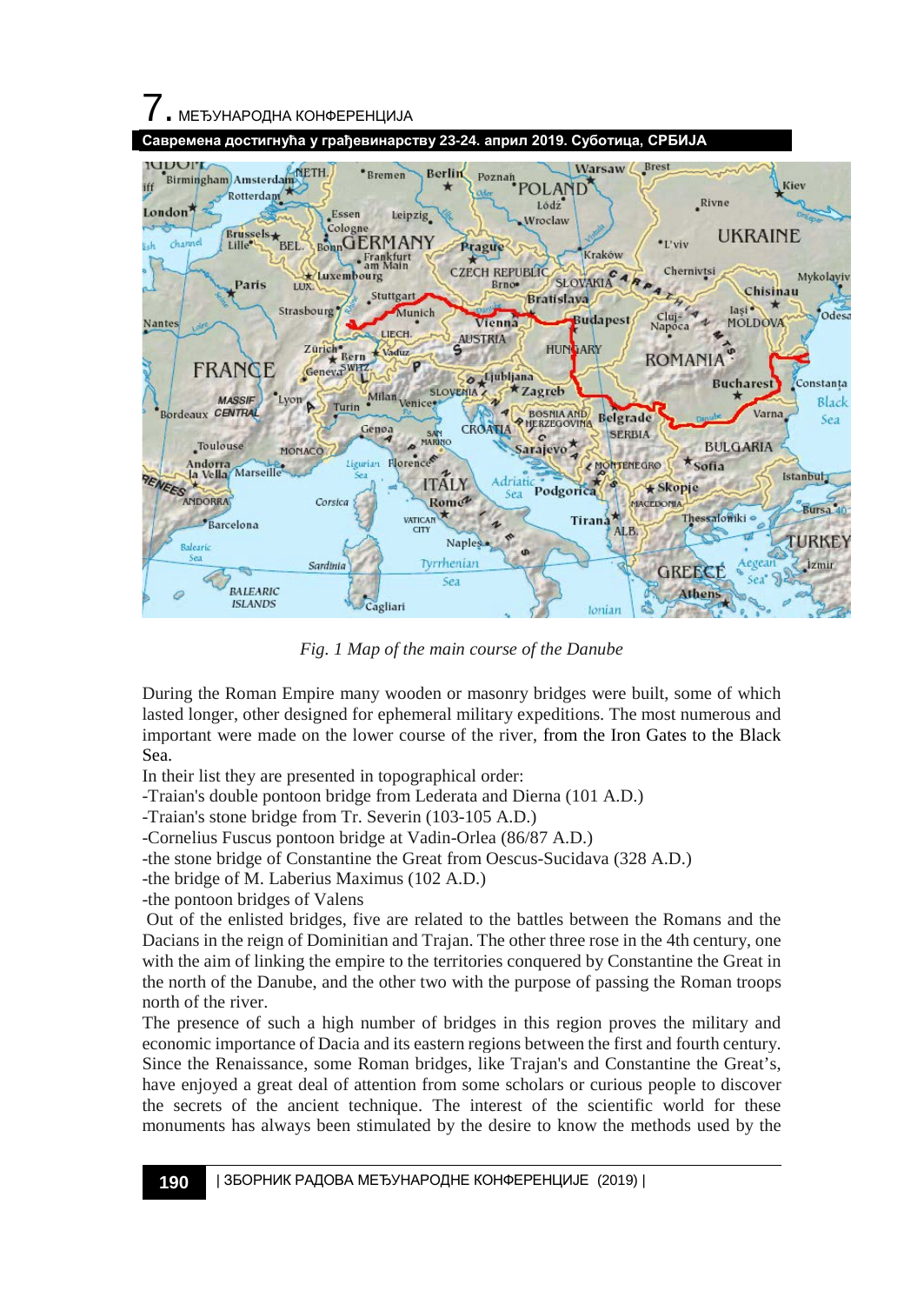**Contemporary achievements in civil engineering 23-24. April 2019. Subotica, SERBIA**

Romanian technique regarding the foundation of the bridge's feet in the deep and fast water of the Danube.

From time to time, these bridges have enjoyed some fine archeological research, made on site, followed by the publication of some historical and archeological monographs.

# **2. CORNELIUS FUSCUS' PONTOON BRIDGE FROM VADIN-ORLEA**



Fig.2 *.The ruins of the roman bridge in Vadin-Orlea (after Marsigli 1691)*

Marsigli was convinced that he had discovered in Vadin the remains of the bridge built by Constantine the Great in 328 A.D., a monument that holds an interesting monographic chapter in his work. In reality, the true bridge of Constantine the Great is located 16 km below Vadin, between Oescus and Sucidava, and has been well-defined by modern research.

The bridge has strong pillars on two rows in the river bed, probably following the same ingenious technique applied by Caesar on the Rhine. At Vadin-Orlea the bridge's feet stretched over a length of about 1,000-1100 m in a place where the Danube's ditch reaches 6-7 m depth. Taking advantage of a drop in water levels during the summer, the Romans could beat these pillars in the Danube bed, with strong rams fixed on ships and handled by pulleys.

The presence of masonry platforms at its ends was imposed, as it is today, for a good connection with the shoreline. But the wooden bridge between Vadin and Orlea did not have the strength and strategic role of the stone bridges of Tr. Severin and Celei. By his departure and his topographic situation our bridge could not directly link the cities of Oescus and Sucidava. Everything indicates that we are dealing with a bridge built for a military expedition, in a place that offers advantageous opportunities for a quick construction and in summer time. Being built at a small height, it could easily be touched by the floods of the river, and in the winter it was broken by the ice sheets. It is more than sure that it does not have wooden vaults and no single floor joining the pillars directly into the Danube bed. These pillars had been swathed vertically into the river bed, not oblique and two by two in the technique of self-supporting bridges. The pillars were used to anchor vessels over which the floor of the bridge was then covered.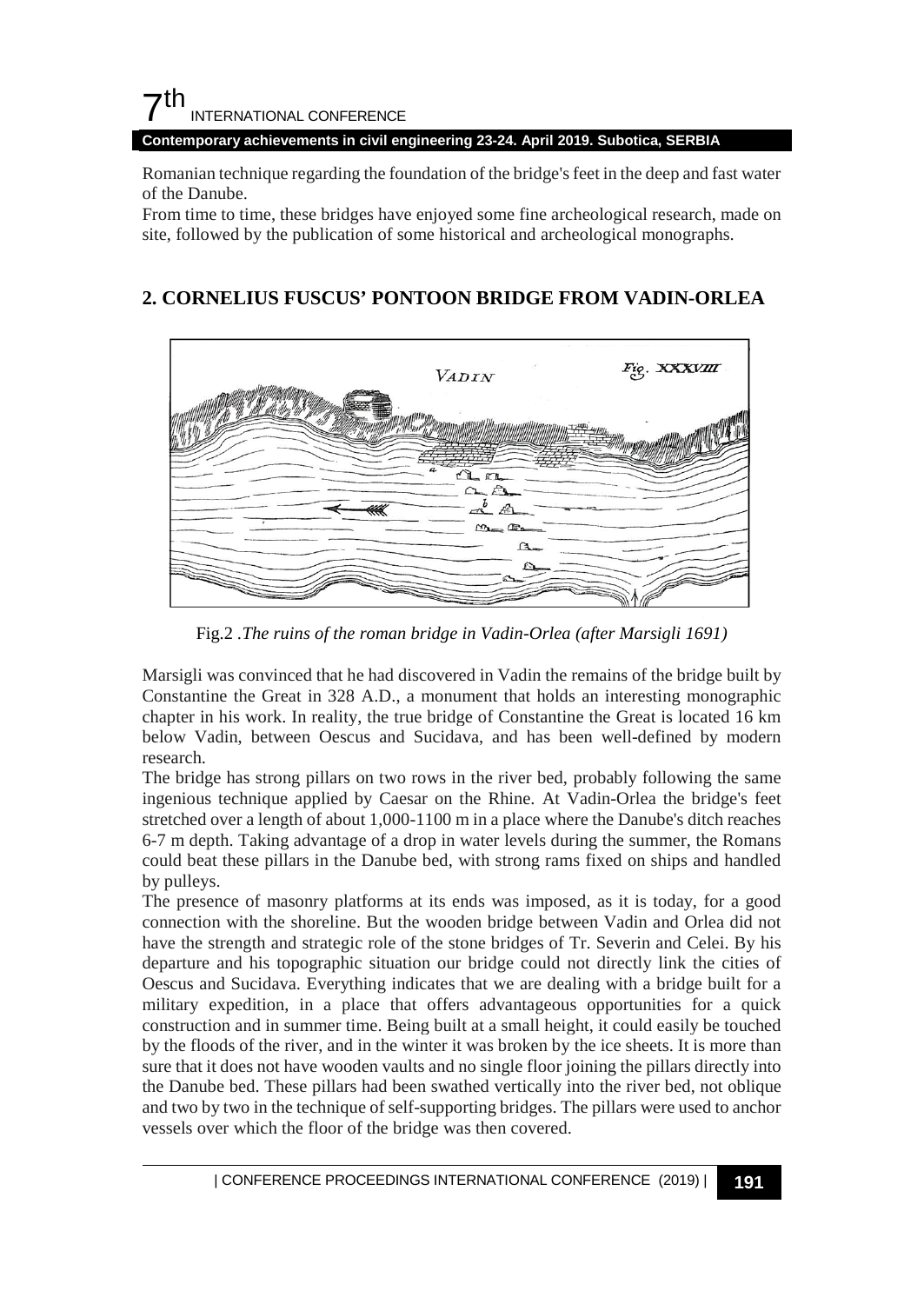# 7. МЕЂУНАРОДНА КОНФЕРЕНЦИЈА

#### **Савремена достигнућа у грађевинарству 23-24. април 2019. Суботица, СРБИЈА**

Historical sources tell that, the year of the construction is the same with Cornelius Fuscus' failed expedition in Dacia in 87 A.D. After Fuscus's failure and the withdrawal of his army's remnants across the Danube, the bridge was immediately dismantled to prevent Decebal's eventual naval over the river.

## **3. TRAIAN'S PONTOON BRIDGES FROM THE YEAR 101 A.D.**

In the field of the construction of the Danube bridges, the conqueror of Dacia appears well-known through the famous bridge of Apollodor Damascus. As far as his pontoon bridges spread on the Banat Danube, in 101 BC, they are more known by those who have dealt with the interpretation of the sculptures of his commemorative columna in the capital of the empire.

The passage of the Danube on bridges by the Roman armies in the spring of 101 BC is an archaeological reality confirmed by the IV-V scenes of the Trajan's Column in Rome.



*Fig. 3 Drobeta Bridge on Trajan's Column Reconstitution*

In the 4th scene, the ships in number of 6 are of the same shape and size, connected to each other with thick beams. An important topographic element that must keep our attention to this scene is the masonry arch on its left, below which the soldiers undo to step directly on the bridge, which could only be the portal of the bridge situated on the right bank of the Danube. The stone blocks are sustained by two pillars with capitals.

Unexpectedly in the fifth scene, we have a second pontoon bridge, this one is fragmentary (reduced to two vessels and connected to the shore) but worked in the same technique as the previous one. This bridge cannot be the continuation of the bridge from the fourth scene. Some specialists believed that there was only one bridge, formed out of two parts,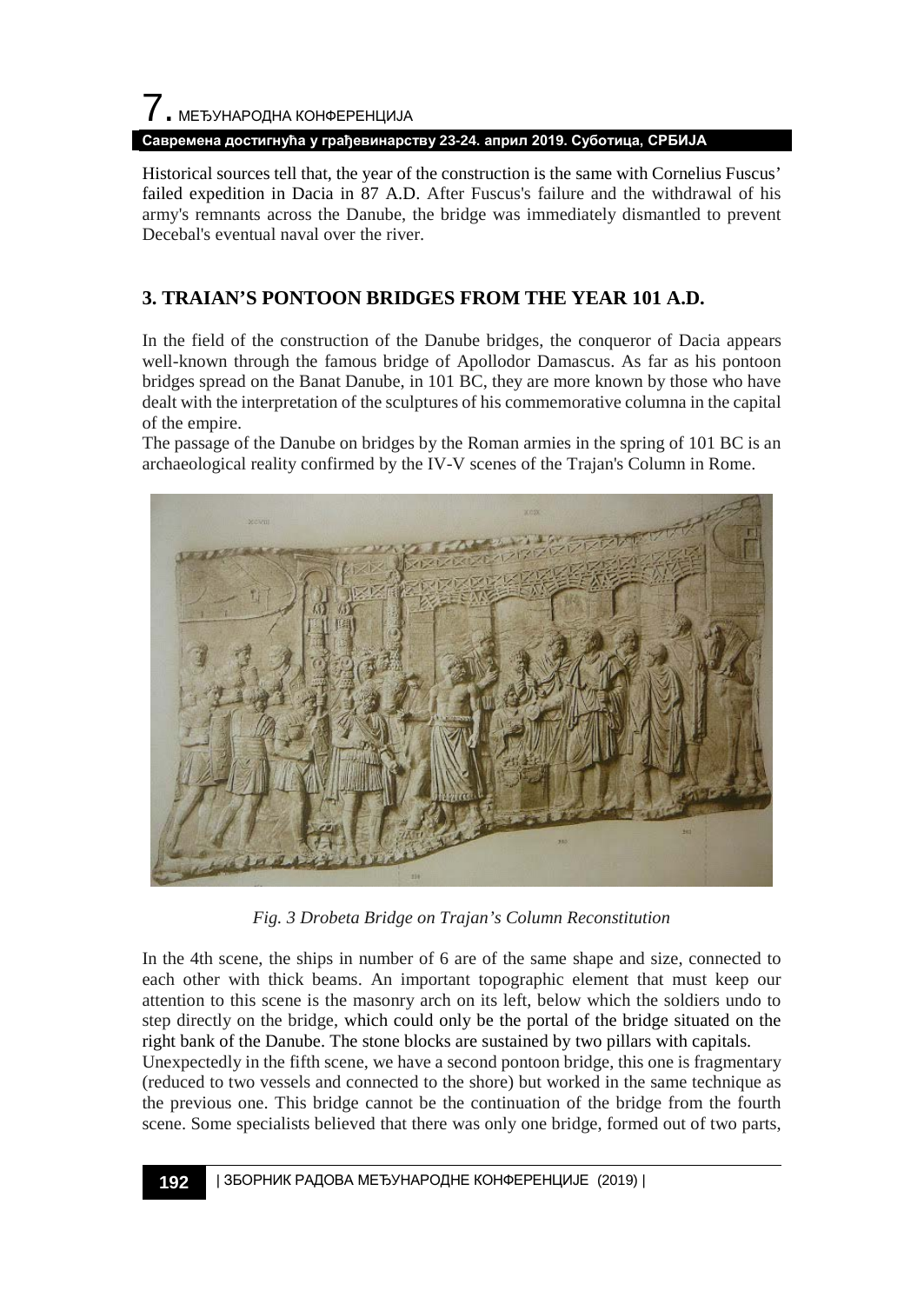#### **Contemporary achievements in civil engineering 23-24. April 2019. Subotica, SERBIA**

other researchers had another explanation. They supposed the construction of two adjacent bridges in the same place and intended for the simultaneous passage of the Roman army. Conrad Cichorus, the most assiduous reader of the column brought arguments in favor of the existence of these two different Roman bridges. It is supposed that the army, split in two, crossed the river at the same time in order to meet again further on the other side of the river, before the battle.

While the location of the first bridge is known to be the ancient Lederata (in present Ram) on the Serbian river side, the second one is thought to be difficult to appreciate. However these two locations were definitely chosen far one from the other, to avoid the unfavorable conditions encountered at the narrow passage of the Danube at "Cazane" near the Iron Gates.

# **4. TRAIAN'S BRIDGE OVER THE DANUBE AT DROBETA-TURNU SEVERIN**

Traian realized that domination over Dacia province could not be achieved without building a fixed bridge across the Danube. Consequently the need of movement for military purposes and the need to administrate the newly conquered province, located on the Danube left side, imposed the construction of this bridge, between 103-105 A.D



Fig. 4**.** *Traian's bridge over the Danube in Drobeta-Turnu Severin*

Modern researchers were astonished by the 1200 m length of the bridge and looked into the enigma of its technical building solution. The bridge was deemed superior to all the other bridges. Unfortunately, the monography of the bridge, written by Apollodor from Damascus who was the architect and builder of the bridge, had been lost.

The investigations performed in 1858 showed that the lower part of the bridge piers, differently damaged in time, were made of broken stone masonry with mortar binder. The whole structure was surrounded by a strong walls made by blocks of crushed stone. The ruined piers length varied from 21.50m to 22.75m and their width from 14.22m to 14.85m.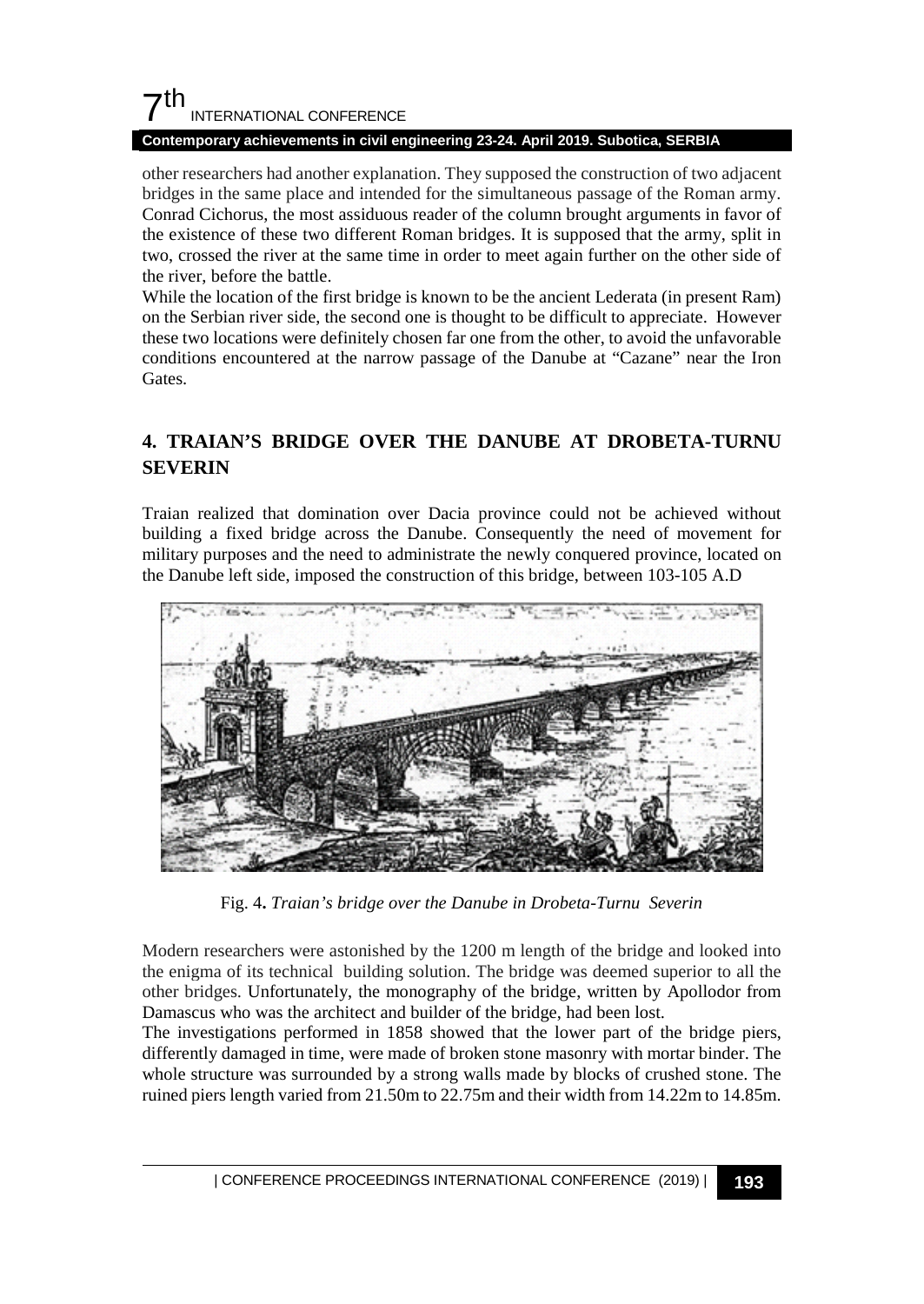# 7. МЕЂУНАРОДНА КОНФЕРЕНЦИЈА

#### **Савремена достигнућа у грађевинарству 23-24. април 2019. Суботица, СРБИЈА**

In 1909 the Romanian Hydraulic Service ordered the demolition of two ruined piers located close to the Romanian shore, because they obstructed the navigation along the river. When divers worked in the Danube area, they discovered traces of wooden caissons used for the construction of the piers.



*Fig. 5. Ruins of the ancient pier on the Romanian shore*

The most difficult part of the construction seems to have been the foundation of the piers on the riverbed. These 20 piers were provided with front-breakwaters and downstream breakwaters of the same shape. On the exterior of the pier two rows of wooden piles were identified having a square cross section and with wooden planks inside, which would lead to the idea of a cofferdam. On the outline of this enclosure regularly wrought stone blocks were identified, in the form of a dry masonry. Inside of this masonry, blocks of Roman cement concrete were found, containing pieces of broken bricks inside as aggregates. Lattices made from oak tree trunks were used to tie together the concrete and stone blocks of the foundation, which was laid directly on the bottom of the Danube River (Fig.5).They would support the superstructure, that was made out of wooden arches (with a remarkable span of 51 m). The abutments are today the best preserved elements among the ruins of the bridge thanks to their special masonry. The images shown on Traian's Column in Rome, as well as ancient coins clearly indicate a wooden structure combined with arch structural elements.

When it comes to the destruction of the bridge, there are two theories:

- After Traian's death in the year 118 the destruction of the superstructure was ordered by the emperor Hadrianus. A reason for this decision could be the barbarians that got into Dacia;
- The second view indicates that the bridge destruction was caused by the floods; we do not know the exact details.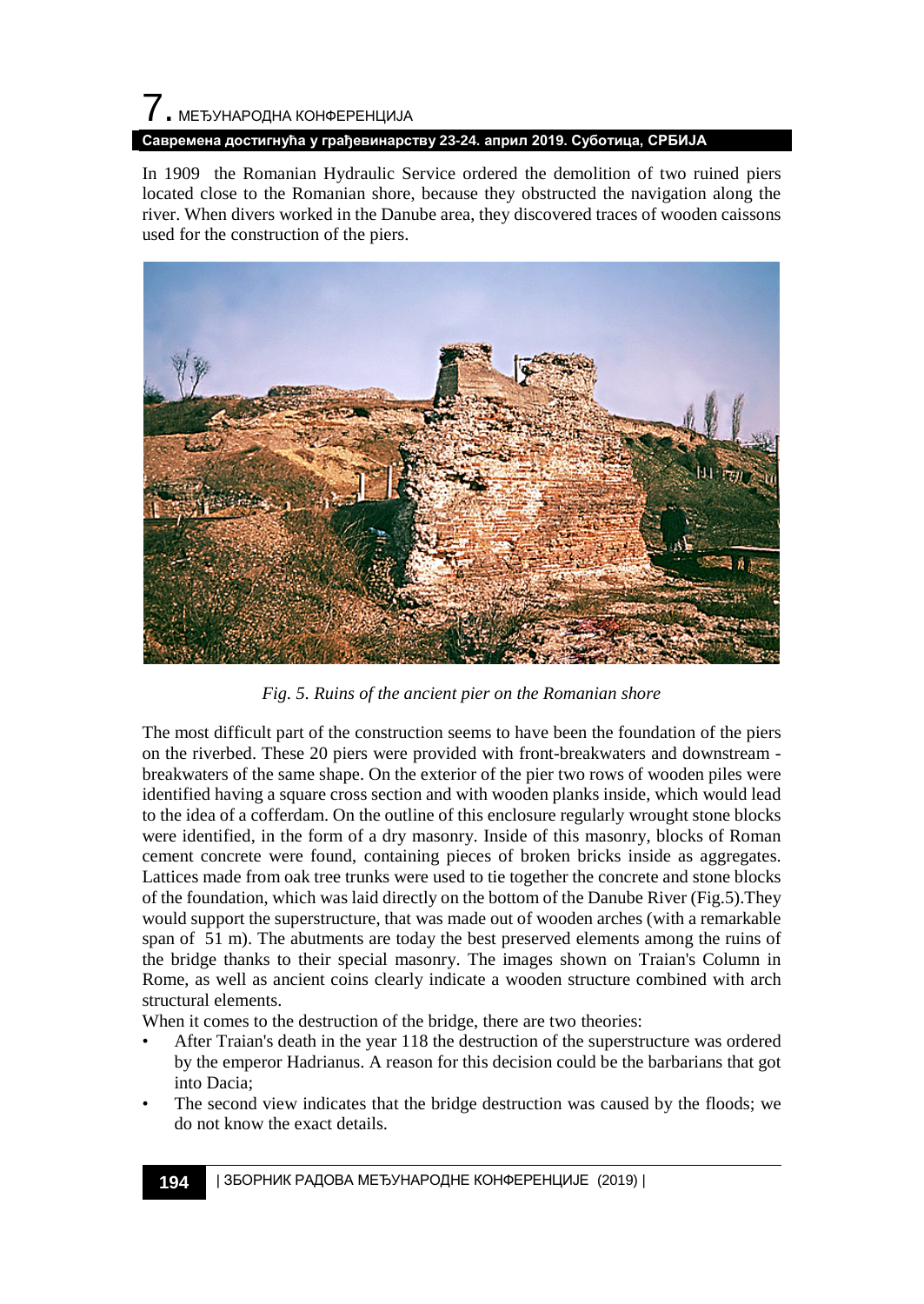**Contemporary achievements in civil engineering 23-24. April 2019. Subotica, SERBIA**

In conclusion, the bridge over the Danube in Drobeta - Turnu Severin was one of the most important constructions of the Roman empire. It is sure that the bridge was not built only for a single military company; it was constructed for years on the purpose of strong connection with the territories over the Danube.

Even nowadays the ruins of one pier can be admired on the Romanian river side.

## **5. CONSTANTINE THE GREAT'S BRIDGE FROM CELEI**

Data about the Danube bridge from the Constantine Emperor's dynasty are nowadays rather small compared to that of Tr. Severin. Its ruins are kept in a modest condition. The south part of the bridge, on the Bulgarian shore, hasn't yet been identified.

Its location is well known, between the Bulgarian village Ghighi and Celei in Romania, at that time two prosperous villages called Oescus and Sucidava. The choice of the crossing point Oescus-Sucidava was taken in accordance with the military plans of Constantine the Great. The bridge was inaugurated by Constantine the Great in 328 A.D. and it realized a permanent contact with the northern Danubian territories. Archeological discoveries and historical research conducted to the same technical solution adopted for Traian's bridge. For Romanity at the lower Danube, the Constantine Bridge had a special significance. Such a stable, costly and grandiose construction could not rise if north of the river the empire did not reign important territories.



Fig.6. a*) Bridge's location*